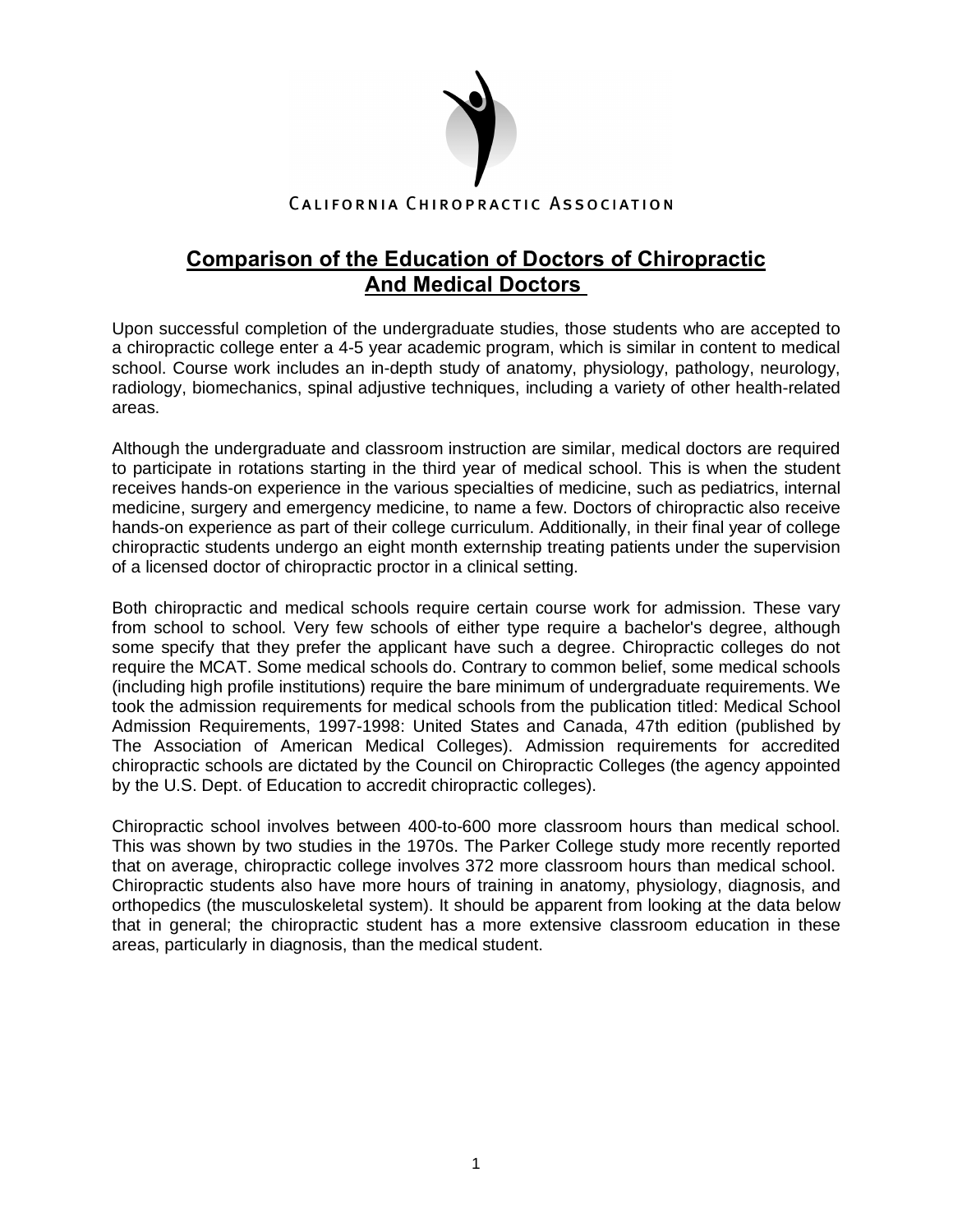# **Requirements for Admission to Chiropractic and Medical Schools**

### **Parker College of Chiropractic**

| Biological Science (with lab)1 year                                    |  |  |
|------------------------------------------------------------------------|--|--|
| General or Inorganic Chemistry                                         |  |  |
| Organic Chemistry (with lab)1 year                                     |  |  |
|                                                                        |  |  |
| English or Communicative Skills2 years                                 |  |  |
|                                                                        |  |  |
| Humanities or Social SciencesNot                                       |  |  |
| less than 15 semester hours, or 22.5<br>quarter hours                  |  |  |
| ElectivesFrom 4-to-12 semester<br>hours, or from 6-to-18 quarter hours |  |  |
|                                                                        |  |  |
|                                                                        |  |  |

#### **Harvard Medical School**

| General or Inorganic Chemistry                |  |  |
|-----------------------------------------------|--|--|
| Organic Chemistry (with lab)1 year            |  |  |
|                                               |  |  |
|                                               |  |  |
|                                               |  |  |
| <b>Stanford University School of Medicine</b> |  |  |
|                                               |  |  |

Chemistry, including organic (with lab)..2 years

Physics (with lab)...................................1 years

#### **Johns Hopkins University School of Medicine**

Biological Science (with lab)...........8 semester hours

General or Inorganic Chemistry (with lab)..........................................8 semester hours

Organic Chemistry (with lab)........... 8 semester hours

Physics (with lab)............................8 semester hours

Humanities or Social Sciences.....24 semester hours

Mathematics (calculus)....................4 semester hours